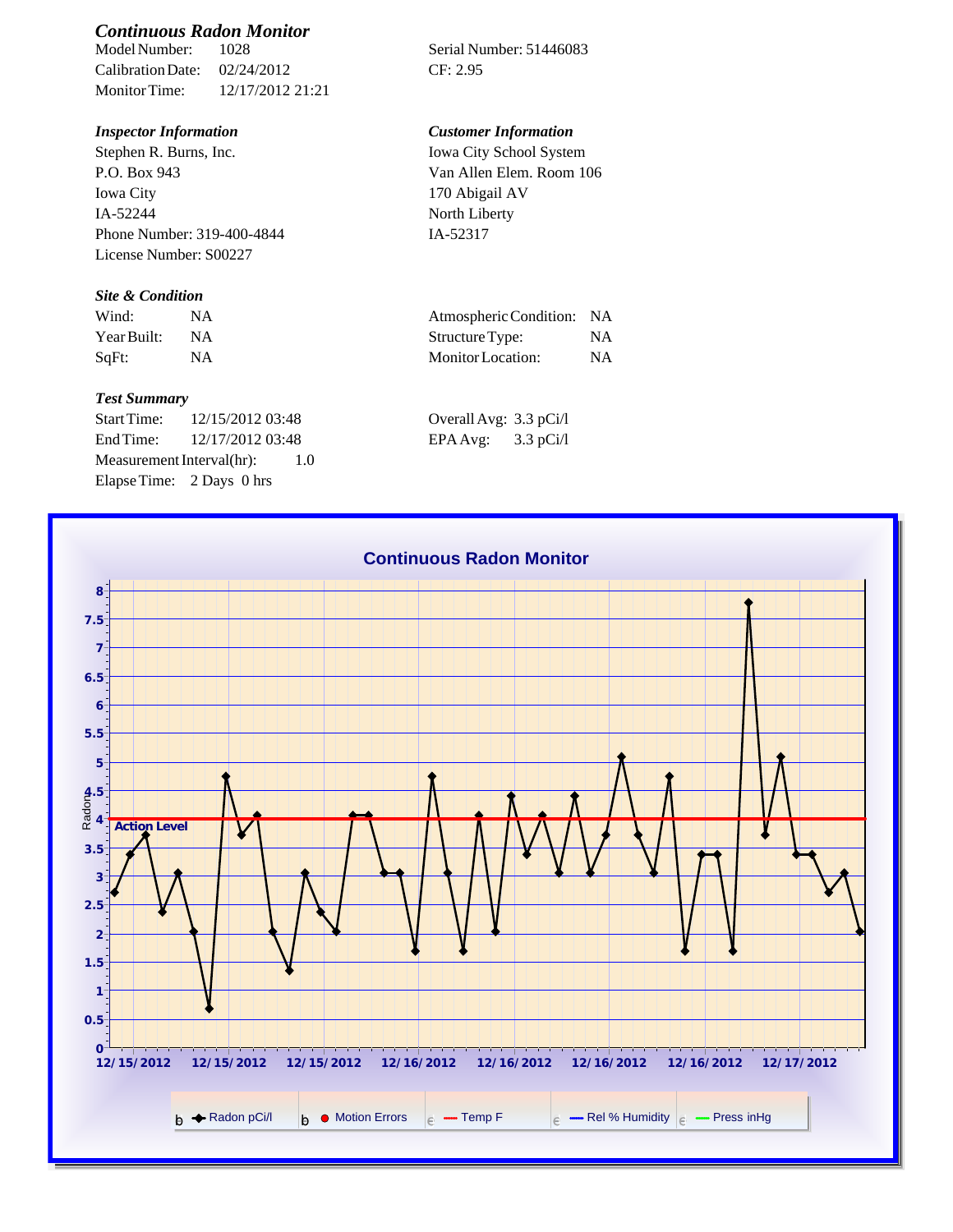| *******     | 12/15/2012 ******* |              |
|-------------|--------------------|--------------|
| <b>Time</b> | Counts             | <b>Flags</b> |
|             | pCi/l              |              |
| 04:48       | 2.7                |              |
| 05:48       | 3.4                |              |
| 06:48       | 3.7                |              |
| 07:48       | 2.4                |              |
| 08:48       | 3.0                |              |
| 09:48       | 2.0                |              |
| 10:48       | 0.7                |              |
| 11:48       | 4.7                |              |
| 12:48       | 3.7                |              |
| 13:48       | 4.1                |              |
| 14:48       | 2.0                |              |
| 15:48       | 1.4                |              |
| 16:48       | 3.0                |              |
| 17:48       | 2.4                |              |
| 18:48       | 2.0                |              |
| 19:48       | 4.1                |              |
| 20:48       | 4.1                |              |
| 21:48       | 3.0                |              |
| 22:48       | 3.0                |              |
| 23:48       | 1.7                |              |

| ******* | *******<br>12/16/2012 |              |  |
|---------|-----------------------|--------------|--|
| Time    | <b>Counts</b>         | <b>Flags</b> |  |
|         | pCi/l                 |              |  |
| 00:48   | 4.7                   |              |  |
| 01:48   | 3.0                   |              |  |
| 02:48   | 1.7                   |              |  |
| 03:48   | 4.1                   |              |  |
| 04:48   | 2.0                   |              |  |
| 05:48   | 4.4                   |              |  |
| 06:48   | 3.4                   |              |  |
| 07:48   | 4.1                   |              |  |
| 08:48   | 3.0                   |              |  |
| 09:48   | 4.4                   |              |  |
| 10:48   | 3.0                   |              |  |
| 11:48   | 3.7                   |              |  |
| 12:48   | 5.1                   |              |  |
| 13:48   | 3.7                   |              |  |
| 14:48   | 3.0                   |              |  |
| 15:48   | 4.7                   |              |  |
| 16:48   | 1.7                   |              |  |
| 17:48   | 3.4                   |              |  |
| 18:48   | 3.4                   |              |  |
| 19:48   | 1.7                   |              |  |
| 20:48   | 7.8                   |              |  |

| 20. <del>1</del> 0 | ن. ا |  |
|--------------------|------|--|
| 21:48              | 3.7  |  |
|                    |      |  |
|                    |      |  |